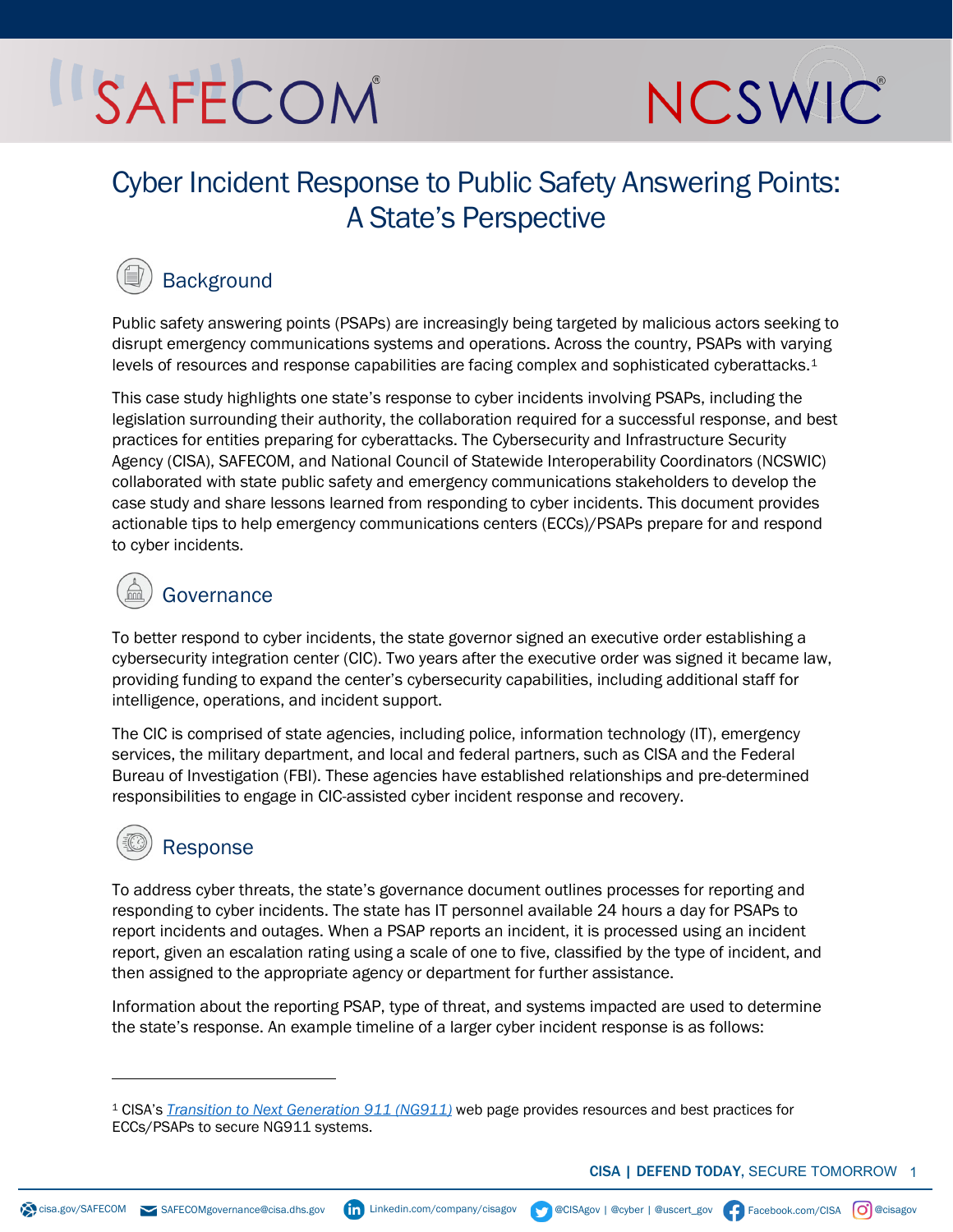# SAFECOM





After an entity reports a cyber incident, the first phase of response is to gather information on the specifics of the attack and system attributes.



The second phase is to develop an incident-specific response plan and identify any resources needed. The response varies depending on the needs and capabilities of the reporting entity, as some larger agencies have additional resources available.



By phase three, the state response team is deployed for on-site assistance and forensic evidence collection. As a condition of the state's response, they require a representative from the PSAP to be on-site 24 hours a day to assist as needed.

State-level response can vary depending on the criticality and complexity of the incident. For more complex incidents, the on-site response is typically one to two weeks to identify and respond to the cyber threat. They may provide the PSAP with:

- On-site support
- Recommended points of contact to assist with remediation efforts
- Assistance brokering between the PSAP and their cybersecurity insurance provider, if applicable

For long-term events, the state response team supplements their staffing plan to prevent burn out. This is especially important if there are simultaneous attacks. In these cases, the state engages with partners, such as the National Guard, to assist with response operations and implements a staffing rotation plan. The state works collaboratively with partners to identify potential threats, share intelligence, and provide no-cost scans of an agency's networks.

# Future Plans

The state is currently developing a case management system to capture metrics on cyberattacks to help identify trends and threats. They are also developing a cloud-based incident reporting system for entities to report incidents and submit tickets through a mobile application or by phone. Additionally, they plan to increase capacity to deploy rapid incident response teams to incident sites.

## Lessons Learned

### Develop strong cyber incident response and vulnerability response plans

ECCs/PSAPs should develop cyber incident response and vulnerability response plans. Cyber incident response and vulnerability response plans can provide agencies with a roadmap to follow during cyber incidents to minimize confusion. These plans should include up-to-date contact lists and detailed steps for agencies to take in the event of an incident. Staff should be trained on cyber incident response. Plans should be tested (e.g., tabletop exercises) and updated regularly.